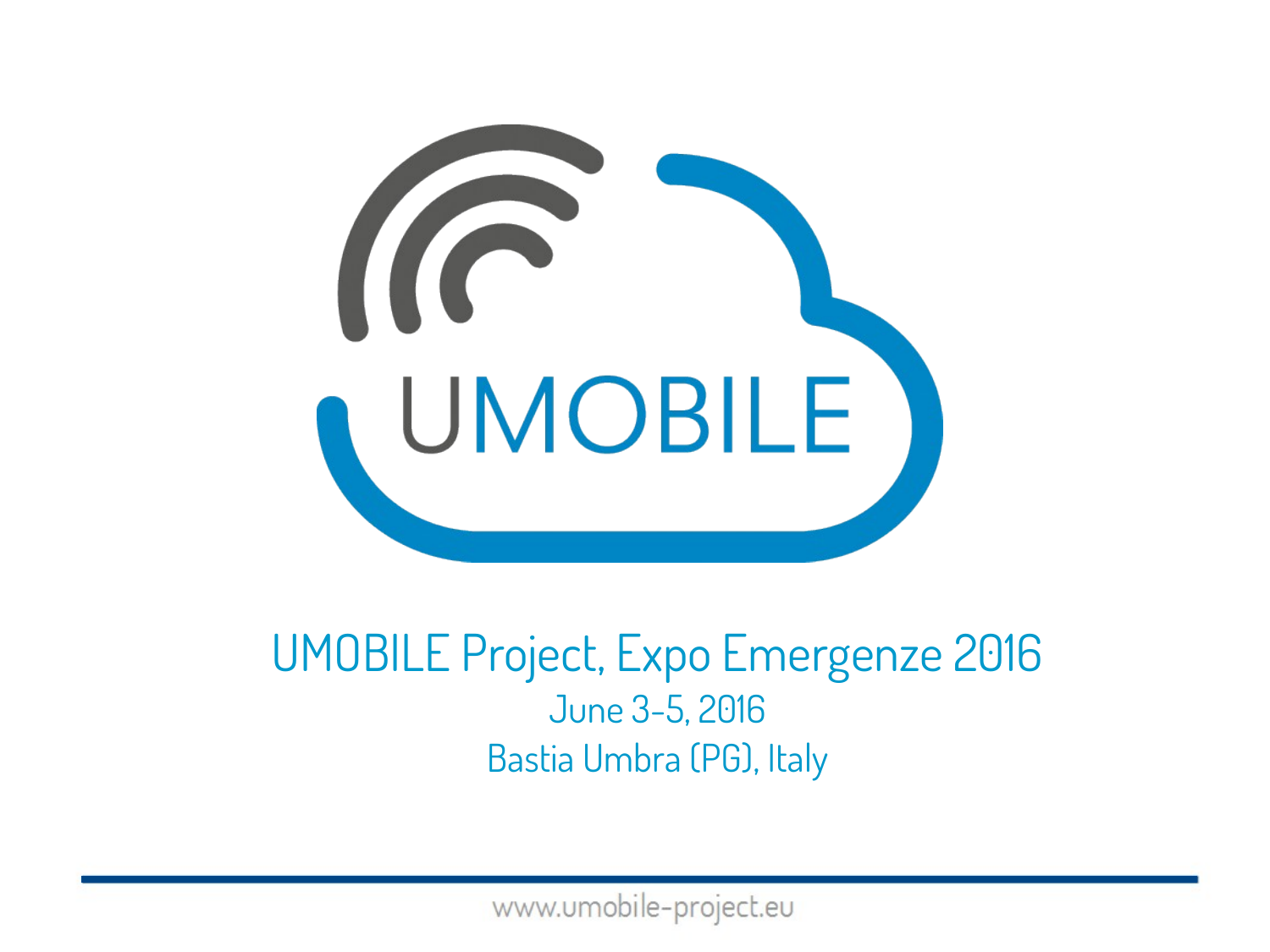

#### **Improve Internet pervasive access by:**

- Moving from the traditional host-centric access paradigm to a datacentric model
- Creating a communication model robust to intermittent connectivity

# **HOW?**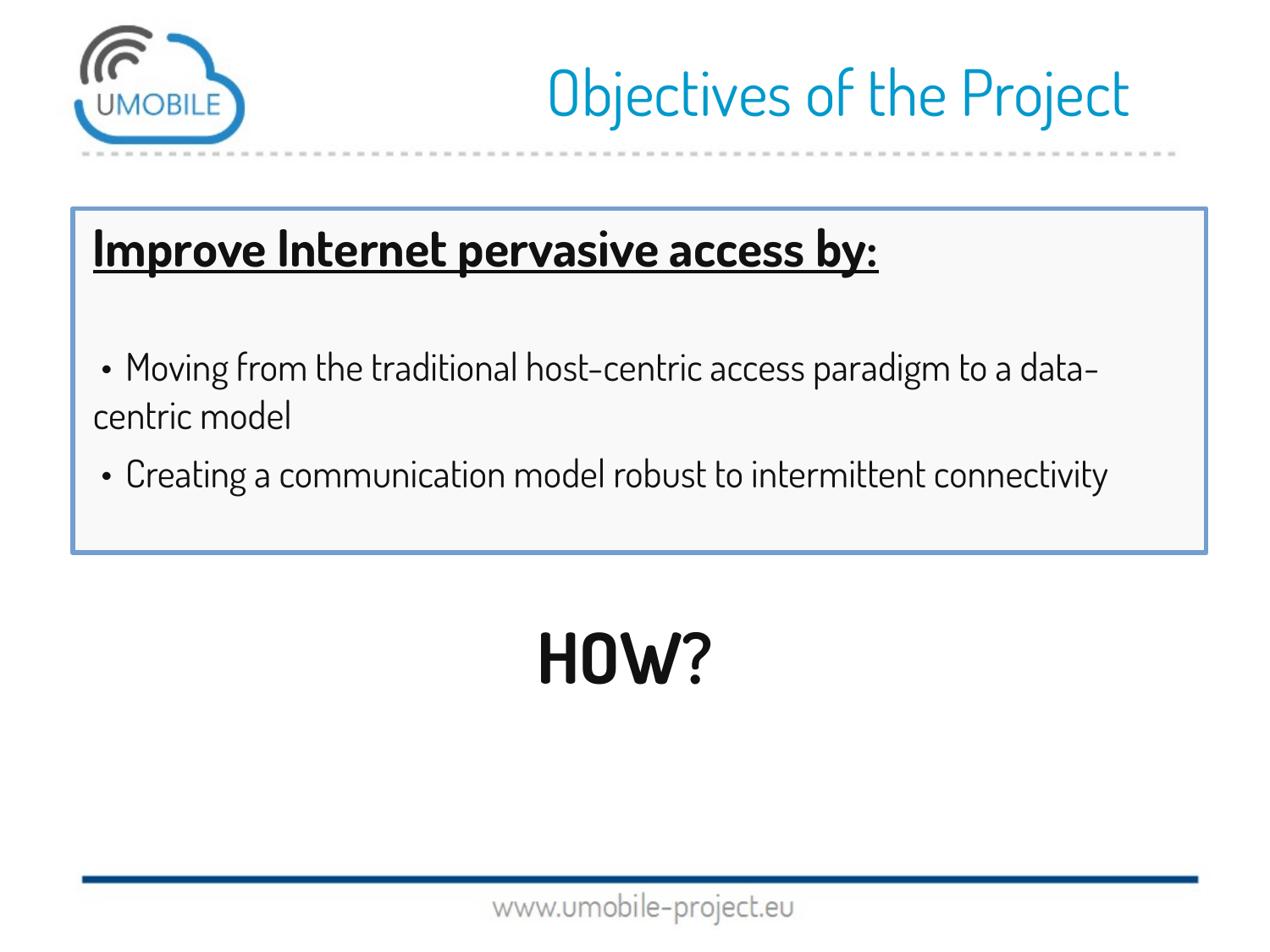

### Objectives of the Project

#### **Combine two emerging networking paradigms:**

- Information Centric Networking (ICN)
- Delay Tolerant Networking (DTN)

#### **Integrate:**

- Social trust computation
- Cooperative incentive modeling
- Individual and collective behaviour inference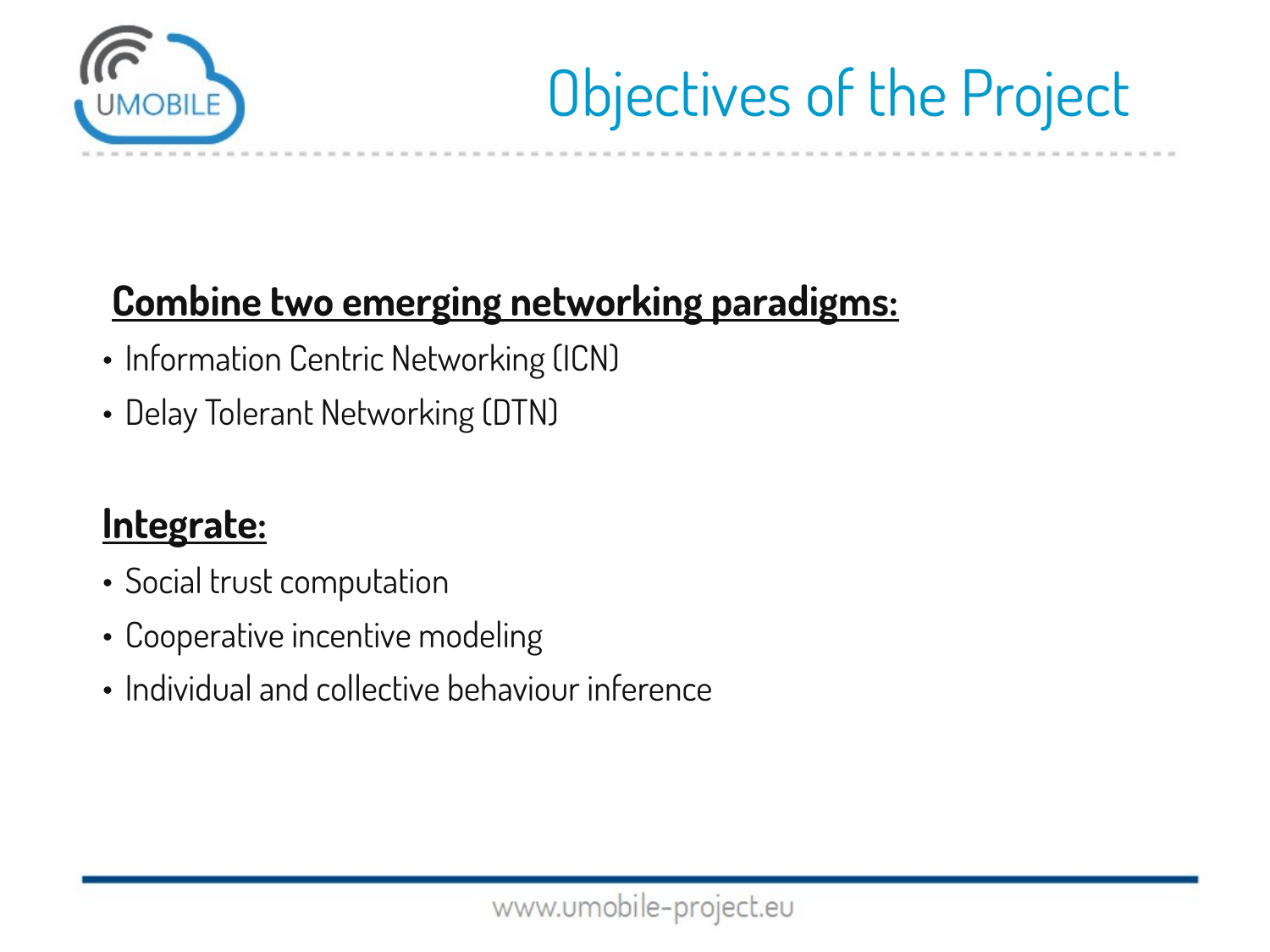

### Innovative aspects

#### **Information-centric communications**

- Communications based on data interests expressed passively or actively by the user
- Uniform abstraction: simple API to request, capture, and make data available
- Pervasive caching policies

#### **Intermittent connectivity support**

- Flexible and resilient hybrid network that can work in both connected and disconnected environments
- A fine-grained quality-of-service abstraction for all applications, based on dynamic resource allocation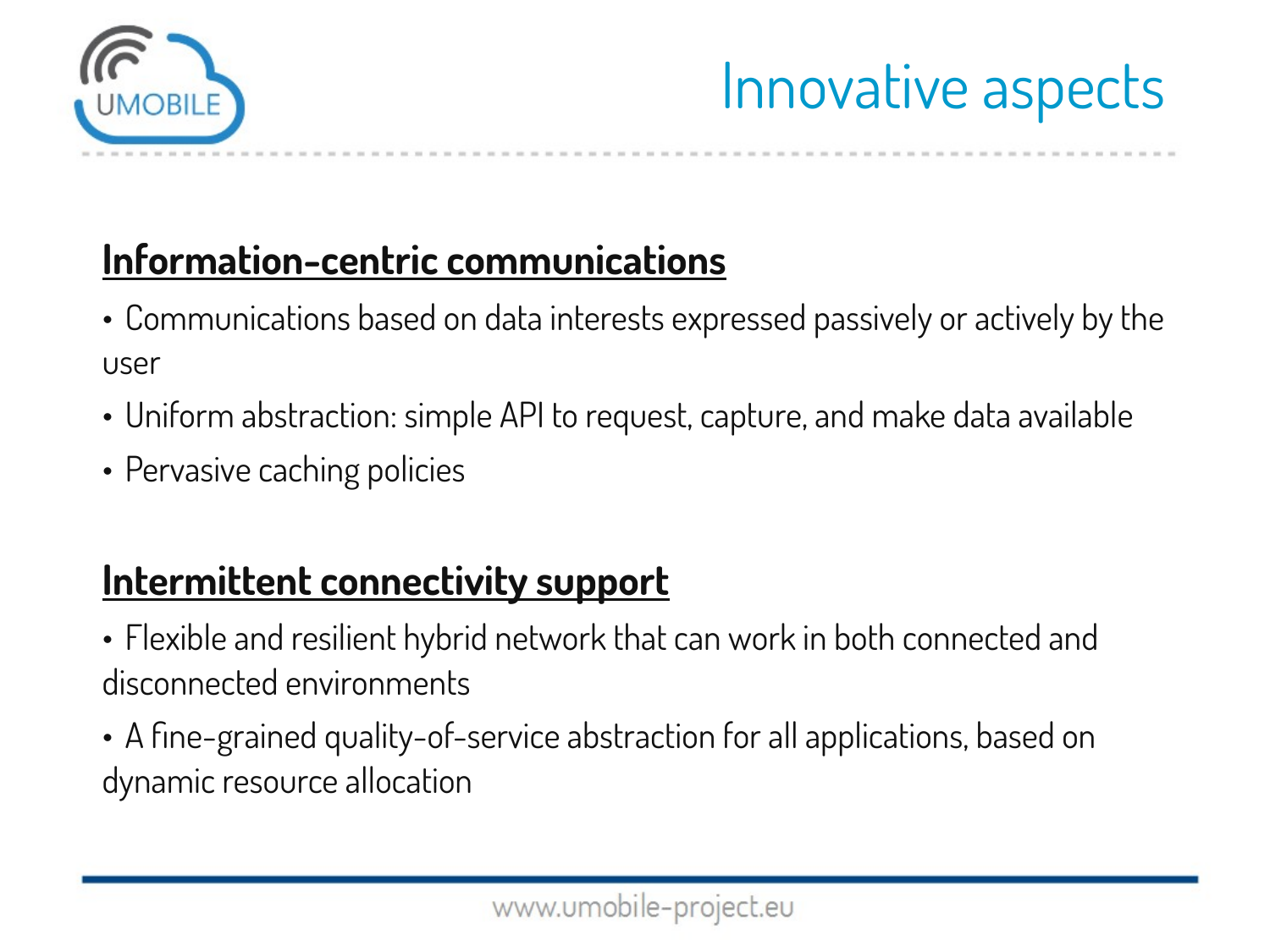

### Innovative aspects

#### **Trust-based networking**

- Ensure adequate levels of motivation to engage in pervasive data sharing
- Aware of human behaviour



www.umobile-project.eu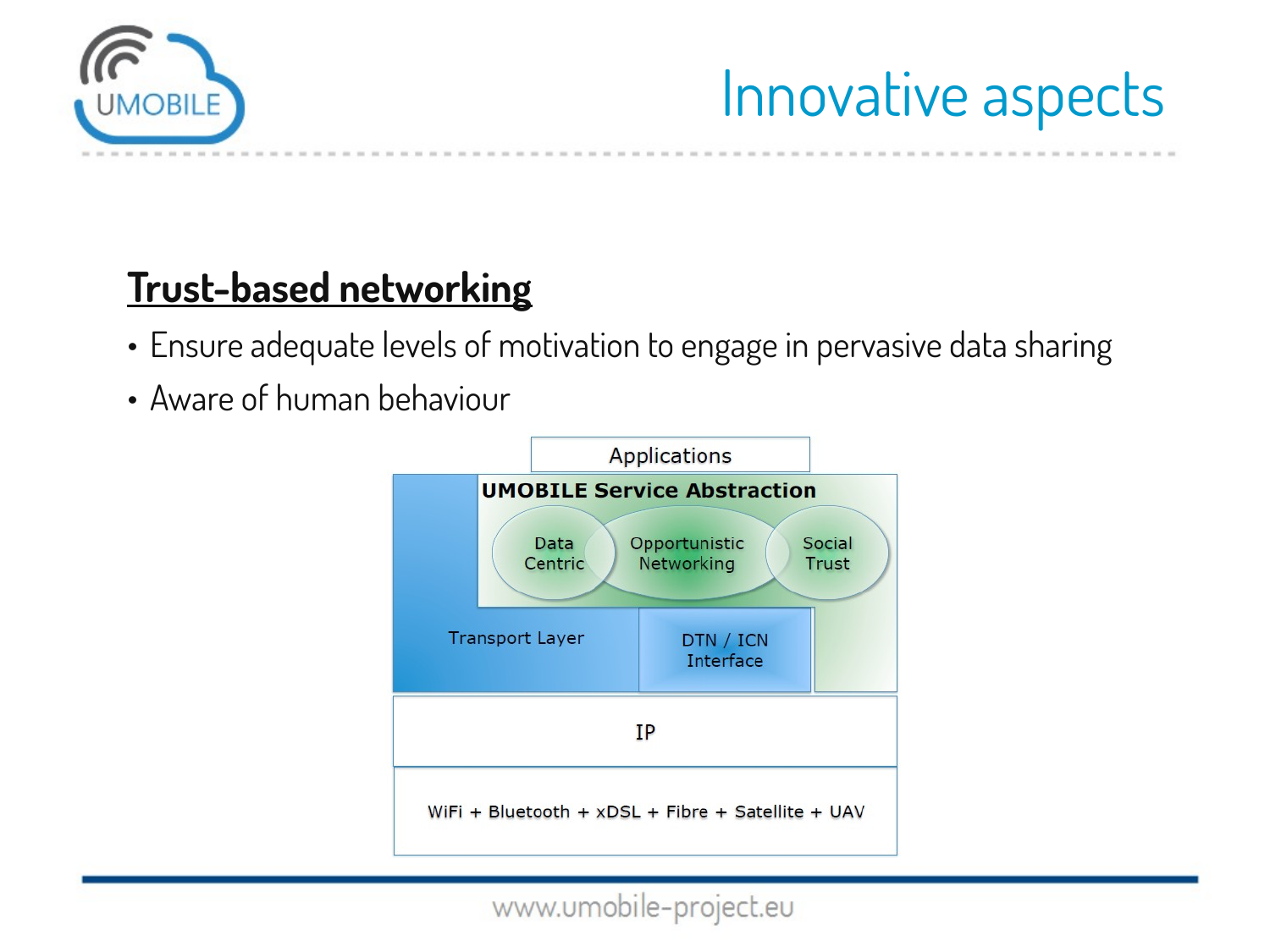

## Applicability cases

# Civil Protection

UMOBILE provides mechanisms that assist **responsible authorities** in the case of challenged events. Local authorities rely on **urban dynamics and social event monitoring** to provide data for decisionmaking. Situational information as well as decisions taken are **available in real-time**  in areas that may be affected (e.g. data dissemination may be configured based on the geographic spreading of the flood). Where Internet connection is intermittent. the UMOBILE architecture can **migrate services** from the authorities to be stored at the gateway of the target areas.

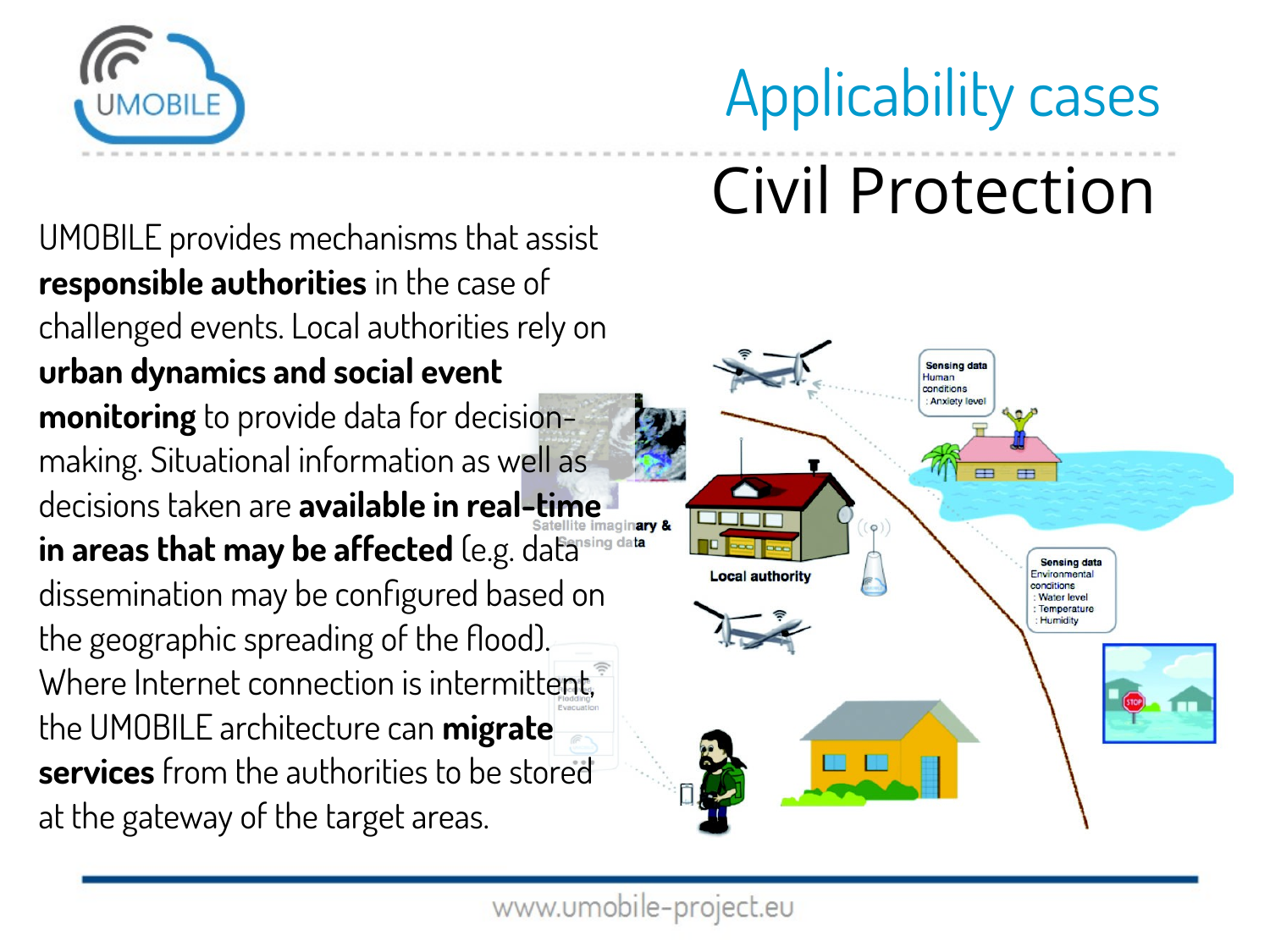

### Applicability cases

## Emergency Situation

In emergency situations, traditional communication services such as fixed or mobile network and local Internet access are **completely/partially inoperable**. People involved may experience difficulties in receiving and dealing with emergency information.The UMOBILE systems aim to assist users in **disseminating emergency information directly** via end-user devices, UMOBILE hotspots and UAVs. Emergency **information can be shared among UMOBILE users** and forwarded to the **local authorities** (e.g., fireman, rescue teams).